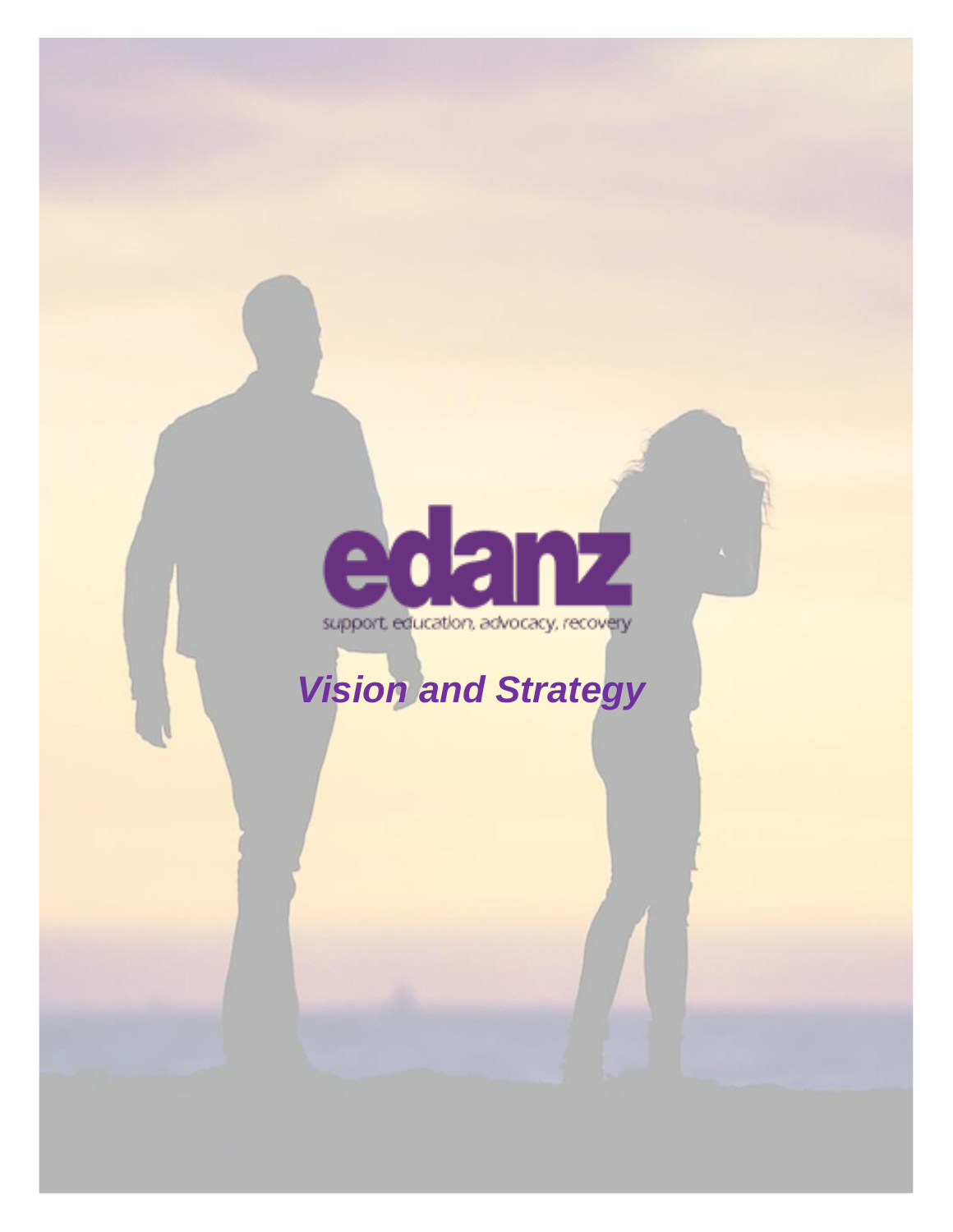

## **TABLE OF CONTENTS**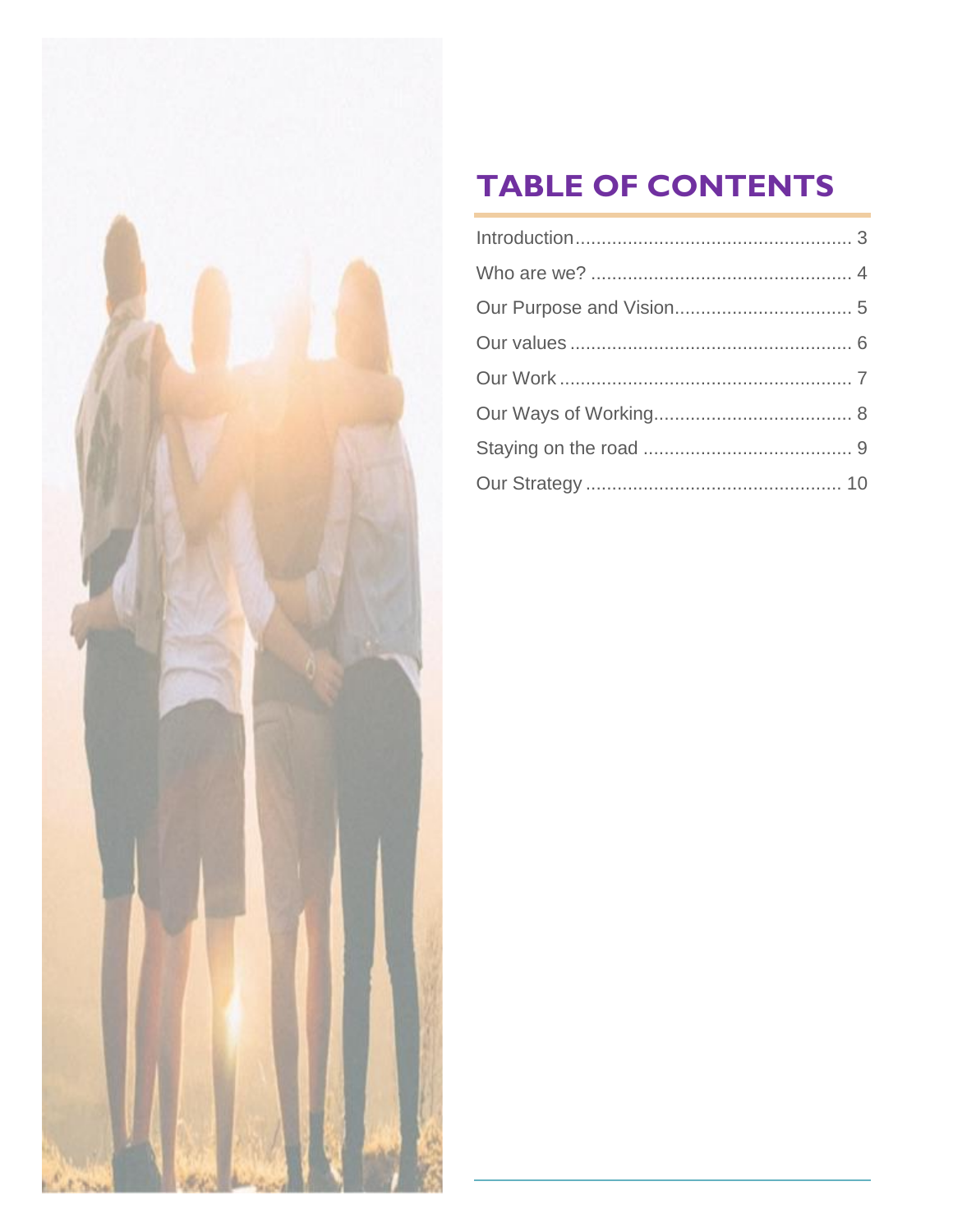## <span id="page-2-0"></span>**INTRODUCTION**

The Eating Disorders Association of New Zealand was established in 2007, in response to a lack of services for people with eating disorders. Five parents and caregivers got together, established EDANZ as a registered charity, then began lobbying Auckland DHB and the central government. We were delighted when the Ministry of Health carried out a review and wrote a recommendation for a new Eating Disorder care model. In 2009, this was followed by a boost to funding, with \$26 million allocated for eating disorder care, although unfortunately no further funding has been made available since then.

Since then, an ever-changing group of volunteers have helped, guided and supported anyone and everyone, that faces the enormous challenges of dealing with an eating disorder. We know that recovery is always possible and we bring hope and help to those in need.

We focus on supporting parents and caregivers, educating schools, medical professionals and the general public, and advocating for the need for improved access to and better outcomes from treatment at a government level.

This booklet outlines our purpose, vison and strategy for our ongoing journey together.

It is for all of us working with and in EDANZ.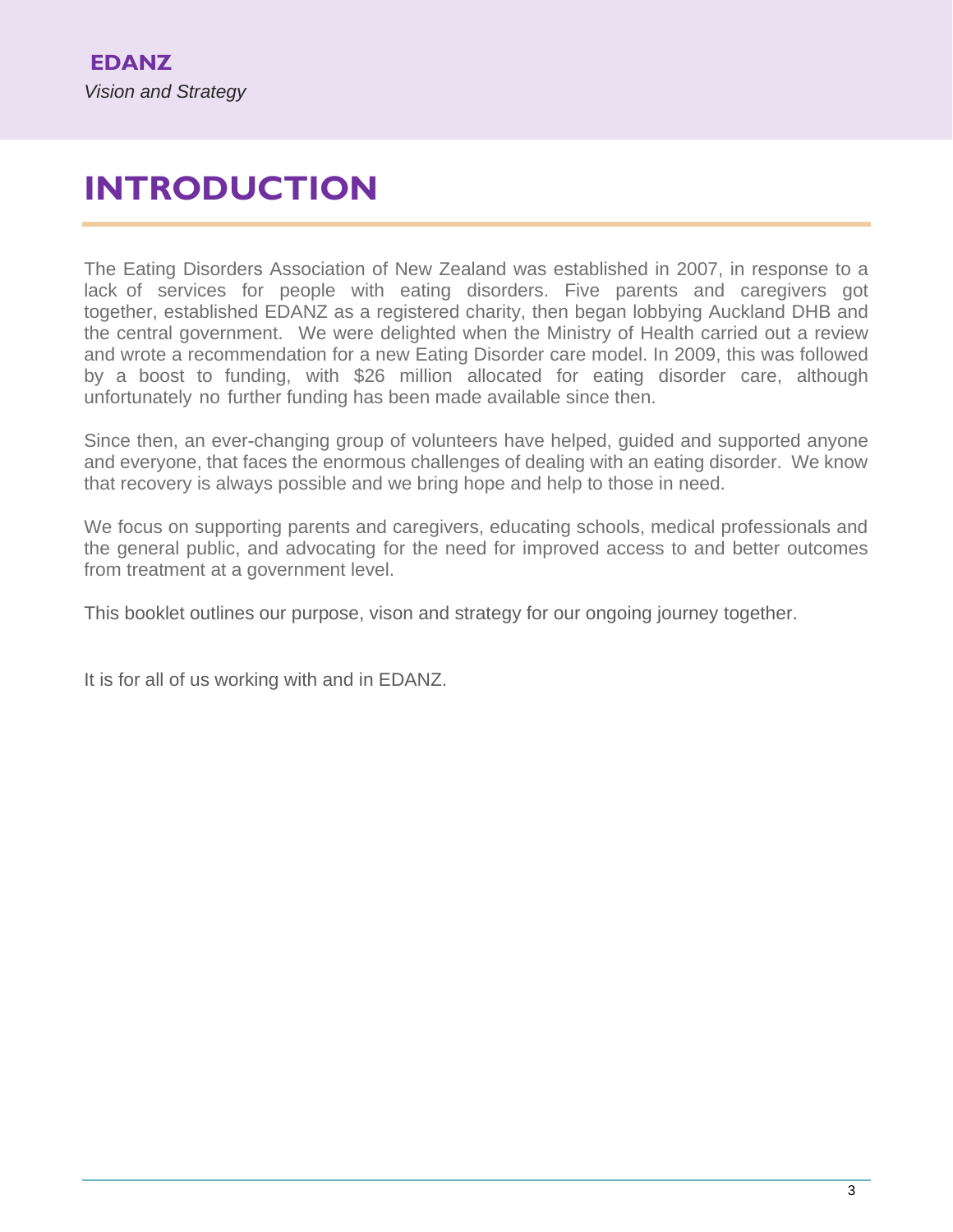## <span id="page-3-0"></span>**WHO ARE WE?**

#### **We have a proud history to build upon.**

We are a registered charity run by volunteers, all of whom have personal experience of recovery from an eating disorder – either as a parent, caregiver or family member. For most of us it was the hardest things that ever happened to us  $-$  a journey in which there is no one roadmap – you have to put it together yourself.

#### **That is why we want to be here to help others.**

Unfortunately these problems are becoming more common – at a time when our health systems are challenged and stretched unlike ever before. In New Zealand we are struggling in this space. It can take months for referrals and help to get to those in need. Many are not being referred for treatment and others are finding it challenging to receive a diagnosis. Misunderstandings, misinformation and miscommunication are increasing. Disadvantaged families are especially hard hit.

#### **But at EDANZ we are up for the fight.**

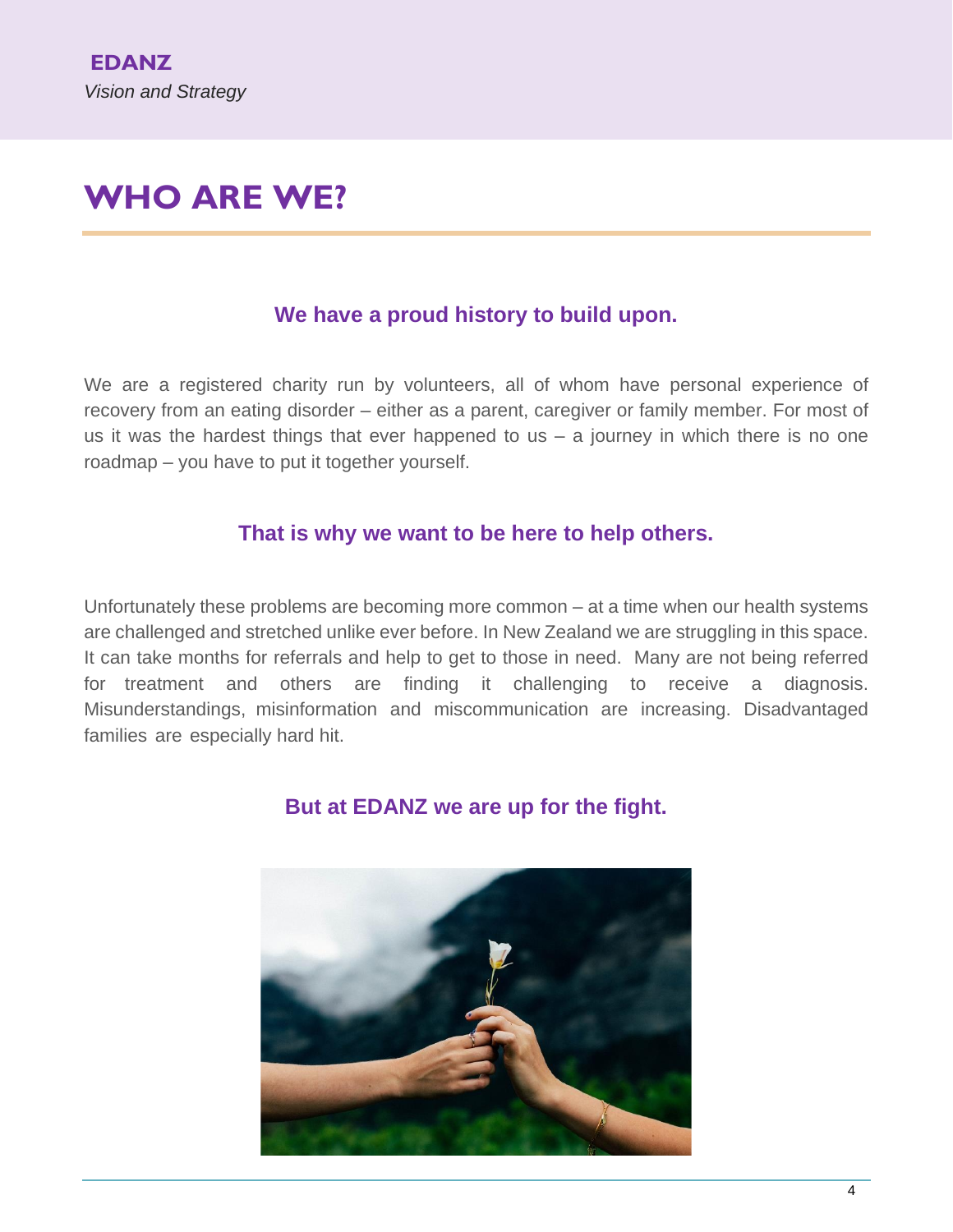## <span id="page-4-0"></span>**OUR PURPOSE AND VISION**

# Our Purpose

Our purpose is what we are about and have always been about. Something that defines us and what makes us unique. From lived experience we are driven by a common Purpose:

### **Giving carers hope and support**

Eating disorders are complex and challenging to treat, with the highest mortality rate of any mental illness. Our Purpose is simple, but bold. It puts our passion, belief and experience in service of helping others when they need it most. It is practical, because these disorders are treatable and full recovery is possible.

# Our Vision

Where we are heading together… what EDANZ wants to create… an aspiration that challenges us to connect, think, and work differently. Our vision is;

**When New Zealand is a place where individuals and families suffering from eating disorders are quickly referred for evidence based treatment;** 

**When awareness and understanding of these diseases and their treatment is high, and educational resources are widely available;** 

**When all parts of the recovery eco-system are connected, collaborating and those in need can transition effortlessly within and between;** 

**Where places and spaces exist for carers to go, to be supported, educated, heard and understood; Where there is belief in recovery and clear actions to guide the way forward.**

At EDANZ we are a strong, cohesive, healthy team of volunteers who are clear on expectations and happy and able to give what we can, when we can, in pursuit of this Vision.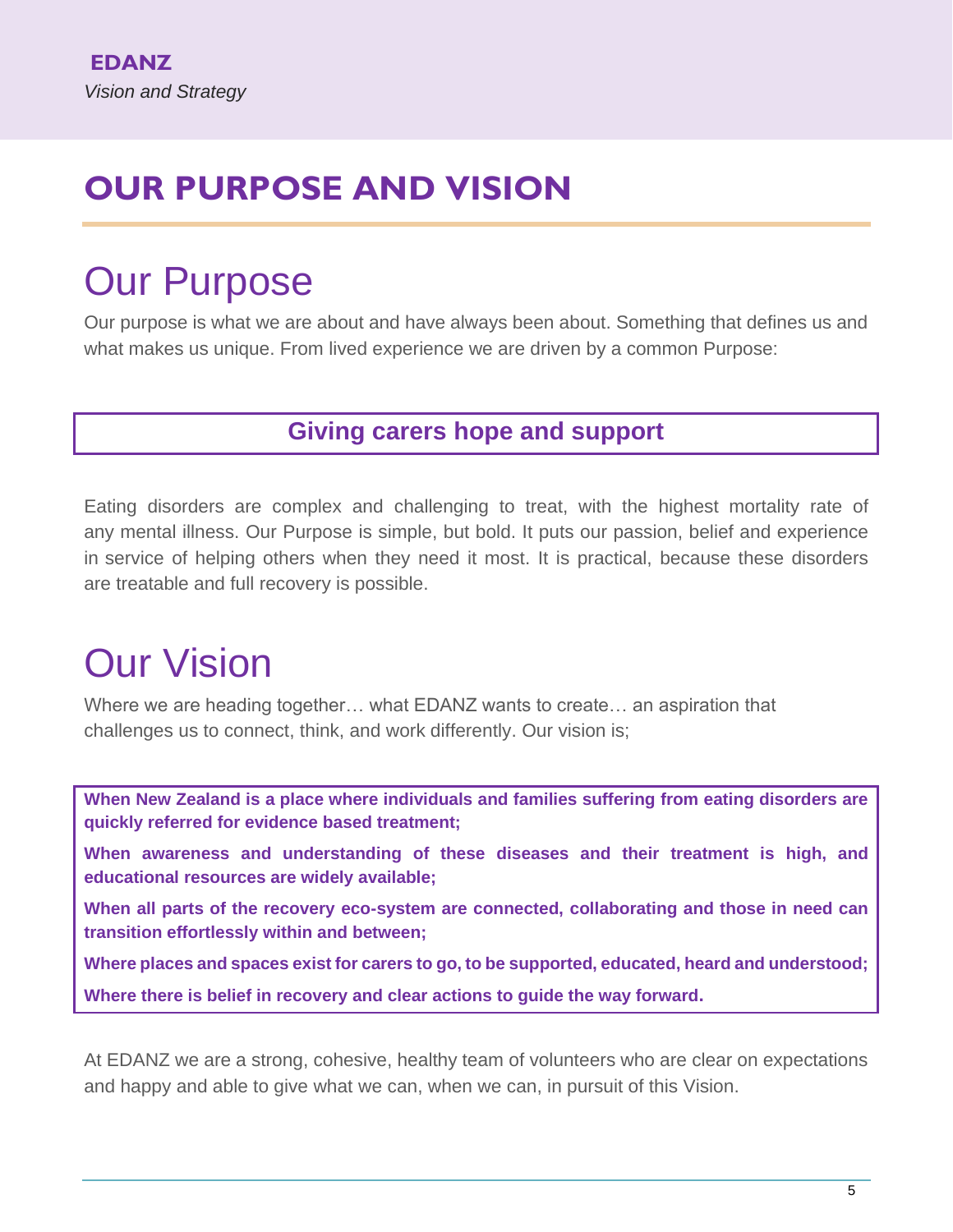# <span id="page-5-0"></span>**OUR VALUES**

# Our values amplify the best of us

Alongside our purpose are our values. As we do our work they guide us, bind us and stretch us.

## **Honesty**

We value sincerity, decency and trust. We bring a willingness to be frank, direct, and open. We are straightforward.

## **Empathy**

We value warmth, compassion and responsiveness. We bring experience and understanding. We care about people.

## **Appreciation**

We value thankfulness, encouragement and growth. We bring awareness and acknowledgement.

The challenge is for us to live up to our values in every interaction, transaction and exchange we have with each other, with our networks, and with the carers and families we support and the communities we serve.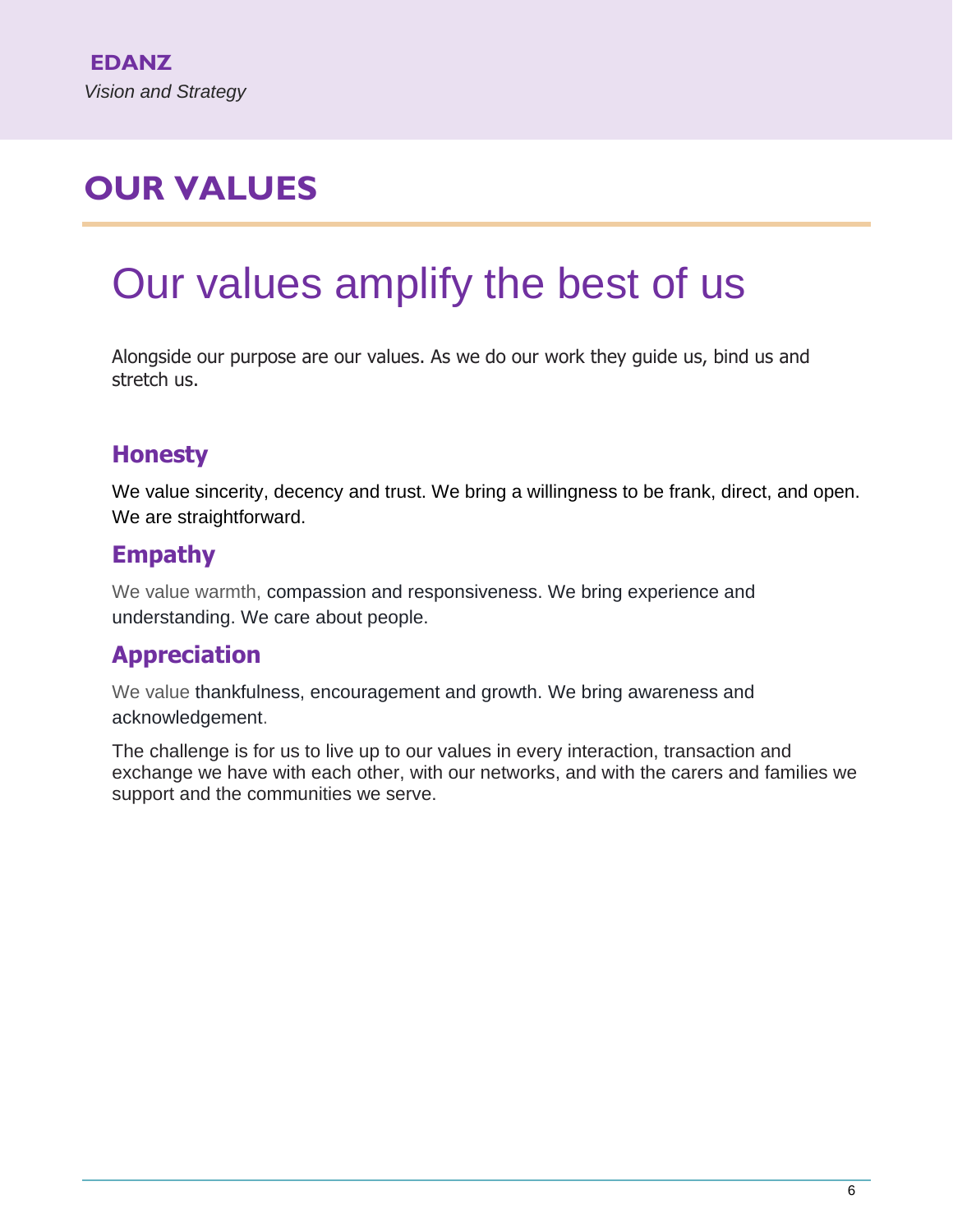# <span id="page-6-0"></span>**OUR WORK**

Working towards our Vision first and foremost we:

#### **1. Provide support for carers of people with eating disorders.**

These Simple Rules or principles to guide us in this work:

- ❖ **Recovery is possible**
- ❖ **Families have a role in recovery and need support**
- ❖ **Food is medicine**

We are hungry to find ways to strengthen our core team and current work – to ever better support carers in need and build/maintain the information, resources and data we have to share.

#### **Questions we ask ourselves**

- How can we best respond to each call we receive?
- How can we best attract more volunteers and grow our team?
- How can we expand and grow our resources?
- **2. Curate and offer relevant and helpful information, and resources.**

#### **3. Build strong relationships and visibility within the health sector, helping educate doctors, nurses and other medical professionals working with eating disorder patients**

#### **4. Work to improve awareness and understanding of eating disorders in the community**

We are always looking for ways to expand and strengthen our networks and build relationships within and across relevant sectors. In the longer term we seek to grow and reinforce the infrastructure in New Zealand for fighting these stubborn diseases.

#### **Questions we ask ourselves**

- How can we raise the profile of eating disorders and EDANZ
- Who can we partner with in new and different ways
- How can we learn what others are doing, challenges they face and how we can help?
- How can we access funding to support growth?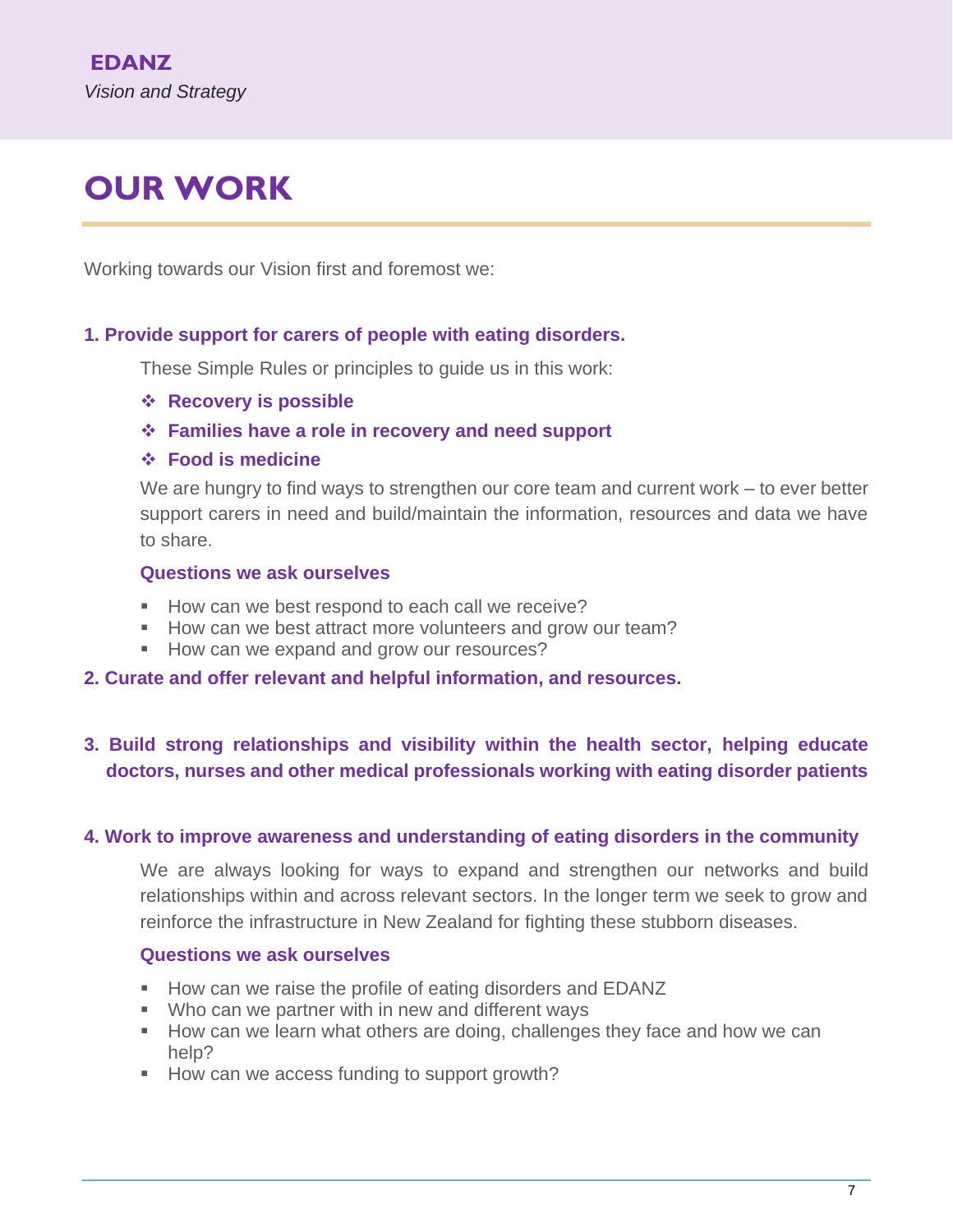## <span id="page-7-0"></span>**OUR WAYS OF WORKING**

#### **Light on rules and quick on our feet some simple practices help our work**

- ❖ Our guiding rules of conduct are constantly updated and can be changed by collective agreement at any time.
- ❖ We know our place and stay in our lane… our role is to provide support and advocate for those caring for people suffering from eating disorders. We are not treatment providers
- ❖ We provide support for carers only. If affected individuals contact EDANZ we reply with minimal contact, preferably via email, to point them in the right direction.
- ❖ We aim to respond to every situation in its difference (Uniqueness) and make it easy for people to engage. we aim to do the least that helps most.
- ❖ We manage the tension between professional vs voluntary by being non-judgemental and valuing whatever each of us can bring.
- ❖ We will hold regular (but not compulsory) monthly virtual meet ups at a set time, date and for one hour - e.g. second Wednesday of the month.
- ❖ We know to do our work we have to be able to tolerate confusion and distress, so we look after ourselves and each other.
- ❖ We encourage participation in support/supervision activities.
- ❖ Once a year, we hold a meeting to check in with all volunteers to ensure they are happy to continue to be involved, if they want to change their type or level of involvement and to discuss relationships within the organisation.
- ❖ If an issue arises in between meetings, the chair will organise an additional meeting to work it through as a community.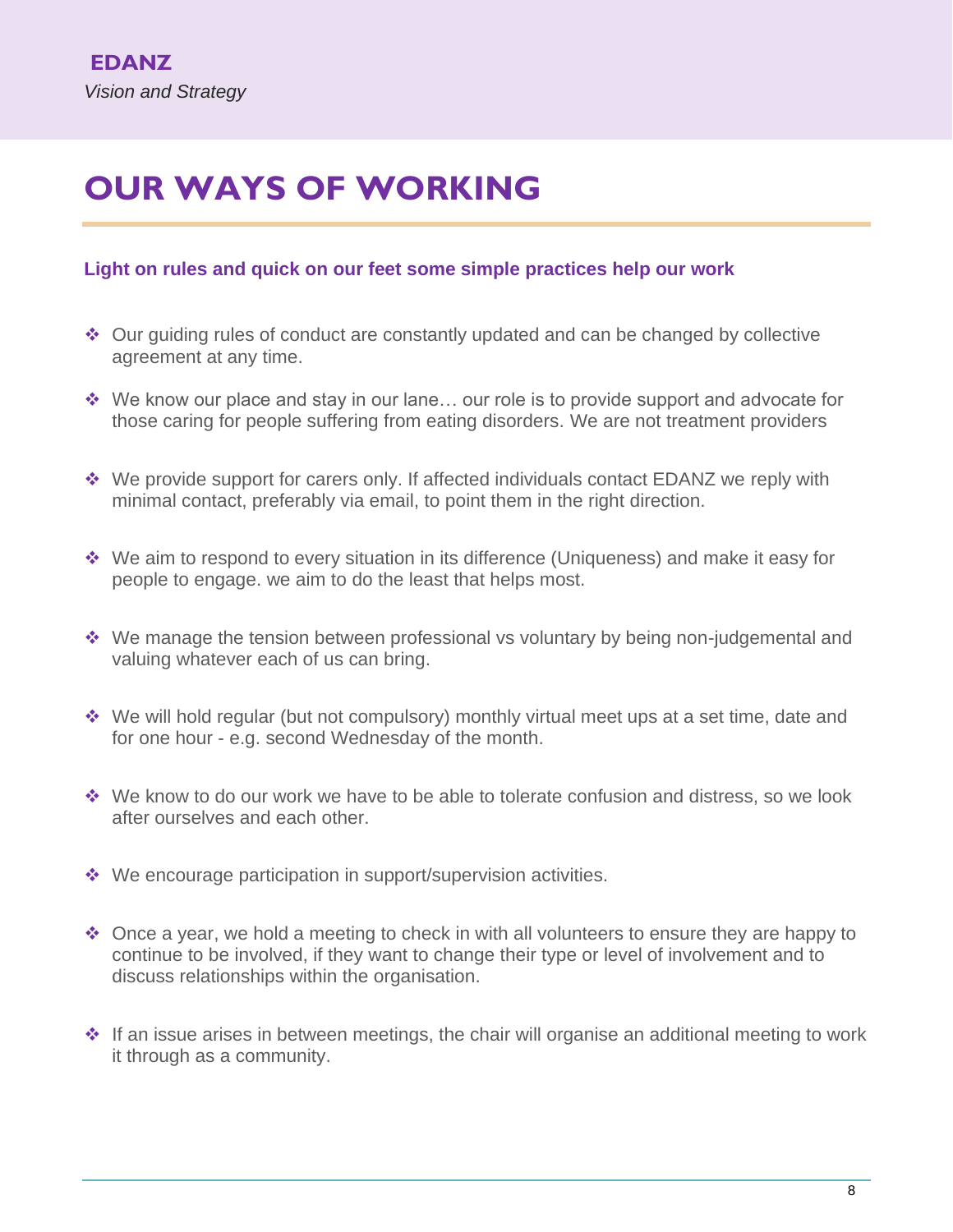## <span id="page-8-0"></span>**STAYING ON THE ROAD**

This work is not always easy When in doubt these few Simple Rules (principles) guide how we work together.

- **1. Attend first to relationships**
- **2. Whatever you are doing it is enough**
- **3. Know that others are doing their best**
- **4. Ask for help**

This is incredibly important work. It makes a difference to people's lives everyday.

### **We are stronger together**.

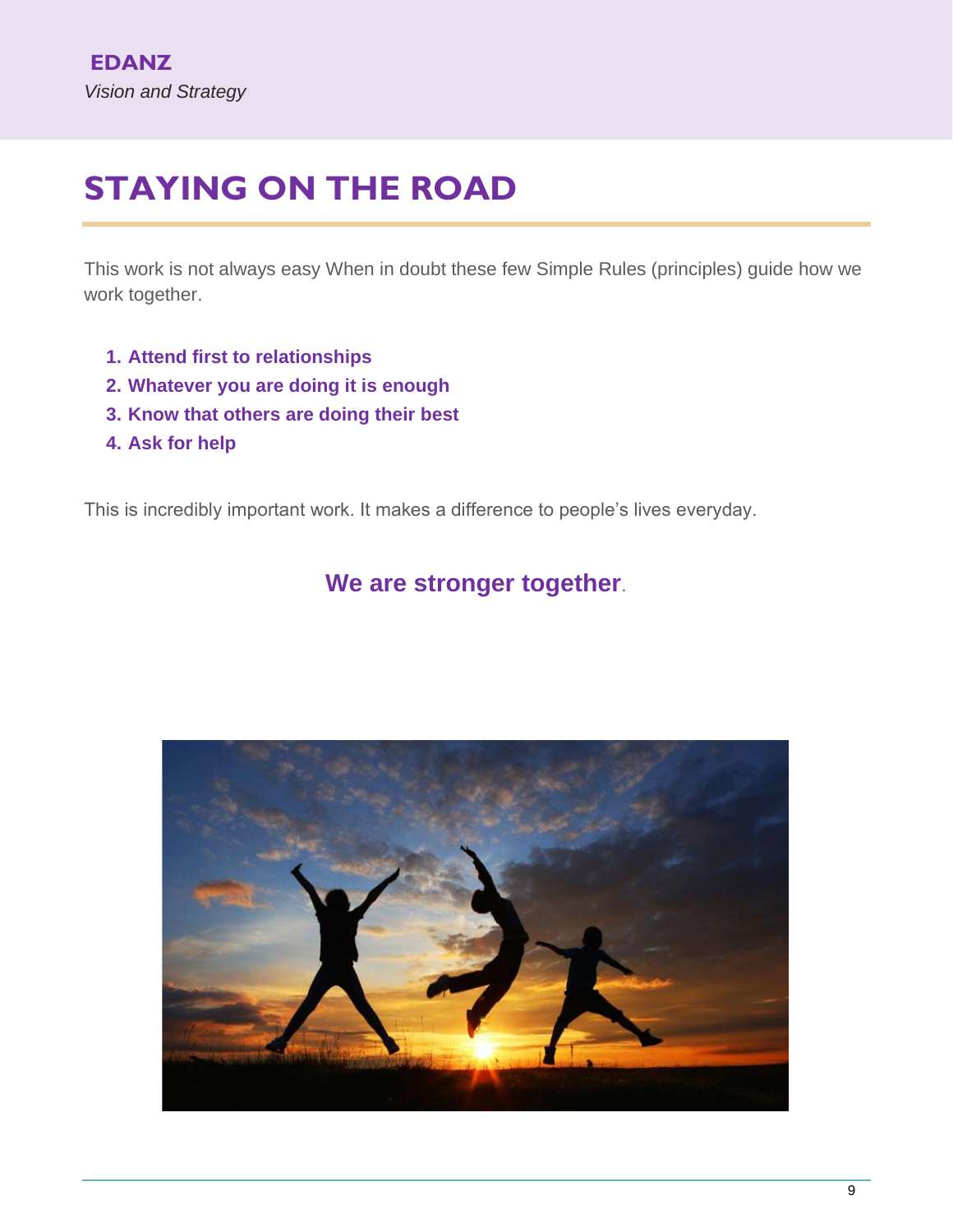# <span id="page-9-0"></span>**OUR STRATEGY**

Our strategy is designed to evolve EDANZ to continue delivering its core purpose and deliver our vison of the future. It was revised in September 2021, approved by the Board at the Annual General Meeting and focuses on five key objectives:

- ❖ **Develop EDANZ into a publicly funded organisation that supports individuals as well as families and health professionals.** 
	- o Build an organisation that is respected for the knowledge gained from lived experiences
	- o Provide advice to treatment providers and policy makers

#### ❖ **Establish a framework that will deliver a consistent and predictable level of funding**

- o This will enable us to improve our services, our education packages, our engagement with stakeholders and support for those in need
- o We will align ourselves with similar organisations overseas that provide similar services and budget accordingly

#### ❖ **Attract and keep the right people to support EDANZ**

- o Volunteers are at the heart of everything we do so to build our organisation we will need like-minded people alongside us
- $\circ$  We will establish a process and principles to attract, on-board and retain volunteers who are a good fit for EDANZ
- ❖ **Create policy documents and guidelines that support our volunteers and enables them to deliver consistent levels of service in a safe and productive environment**
	- $\circ$  This will provide support for our frontline volunteers and give them knowledge and confidence to support others in need
	- o We will develop policies that ensure we meet our obligations as a registered charity

#### ❖ **Develop a structure that is fit for purpose and fit for growth**

 $\circ$  We will create an environment with sound governance, reporting and accountability that is fit for purpose

Our strategy will continue to evolve and adapt in the same way as EDANZ has evolved over the past 15 years. The strategy will be revised and republished on an annual basis.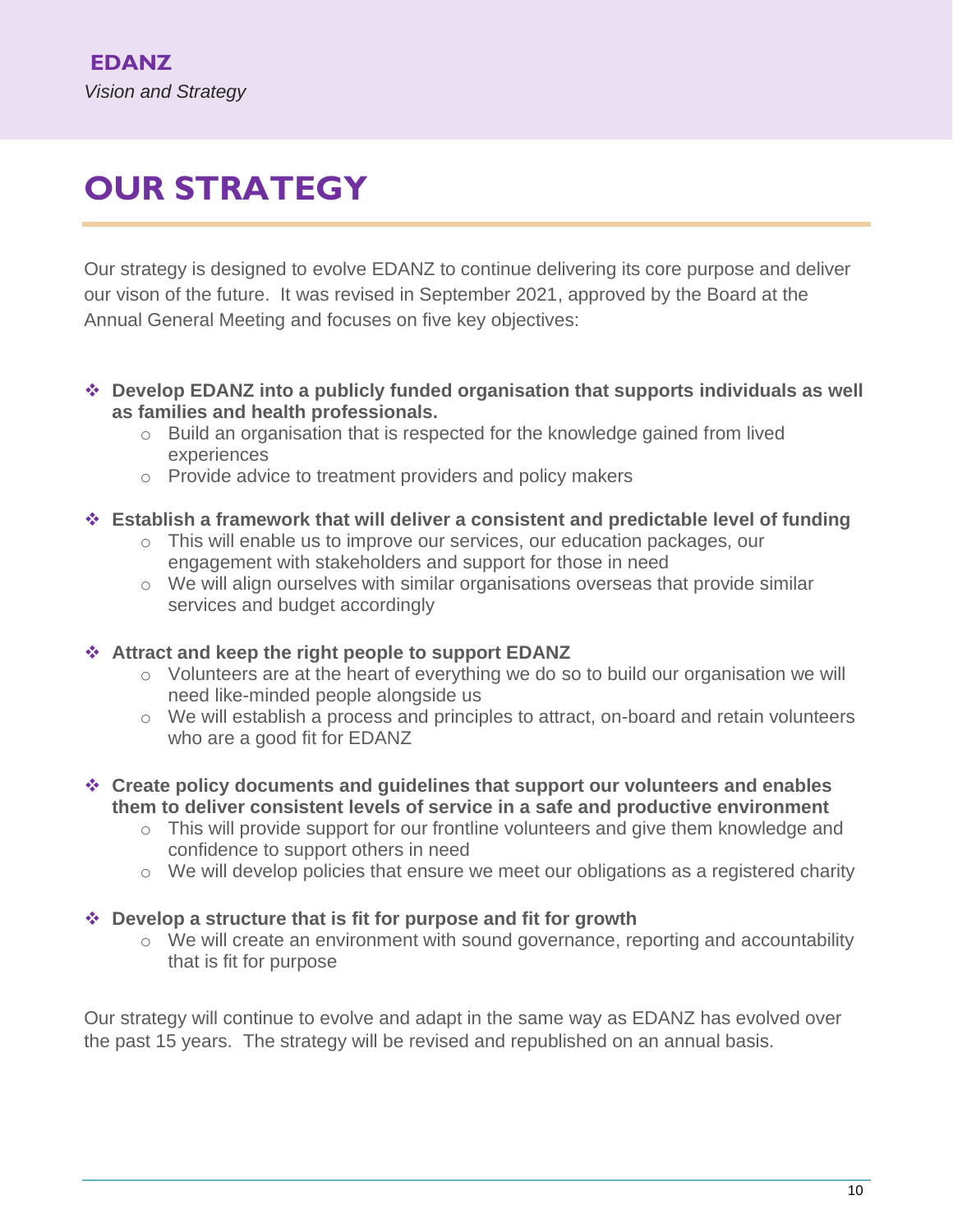## **Our strategy explained:**

| What do we want                                                                                                                          | What are the specific<br>goals?                                               | <b>What does this involve?</b>                                           |
|------------------------------------------------------------------------------------------------------------------------------------------|-------------------------------------------------------------------------------|--------------------------------------------------------------------------|
| Develop EDANZ into a<br>publicly funded<br>organisation that<br>supports individuals as<br>well as families and<br>health professionals. | Build a more capable<br>organisation                                          | Continue to develop database of<br>knowledge                             |
|                                                                                                                                          |                                                                               | Provide representation                                                   |
|                                                                                                                                          |                                                                               | Work with MoH to gain support<br>and strategic alignment                 |
|                                                                                                                                          |                                                                               | Deliver on KPIs to ensure<br>continued funding                           |
|                                                                                                                                          | To create a budget and<br>funding model                                       | Set annual budget including<br>administrative support eg IT<br>resources |
|                                                                                                                                          |                                                                               | Prepare supporting business<br>cases                                     |
|                                                                                                                                          |                                                                               | Lobby for public funding through<br><b>Budget process</b>                |
|                                                                                                                                          |                                                                               |                                                                          |
|                                                                                                                                          | Employ FTE(s) to provide<br>support for EDANZ functions                       | Recruit and employ administrator                                         |
|                                                                                                                                          |                                                                               | Identify further recruitment needs<br>as EDANZ grows                     |
|                                                                                                                                          | Grow knowledge database<br>and systemized approach to<br>sharing of knowledge | Engage with international bodies<br>to support shared knowledge          |
|                                                                                                                                          |                                                                               | Upgrade to website and<br>database                                       |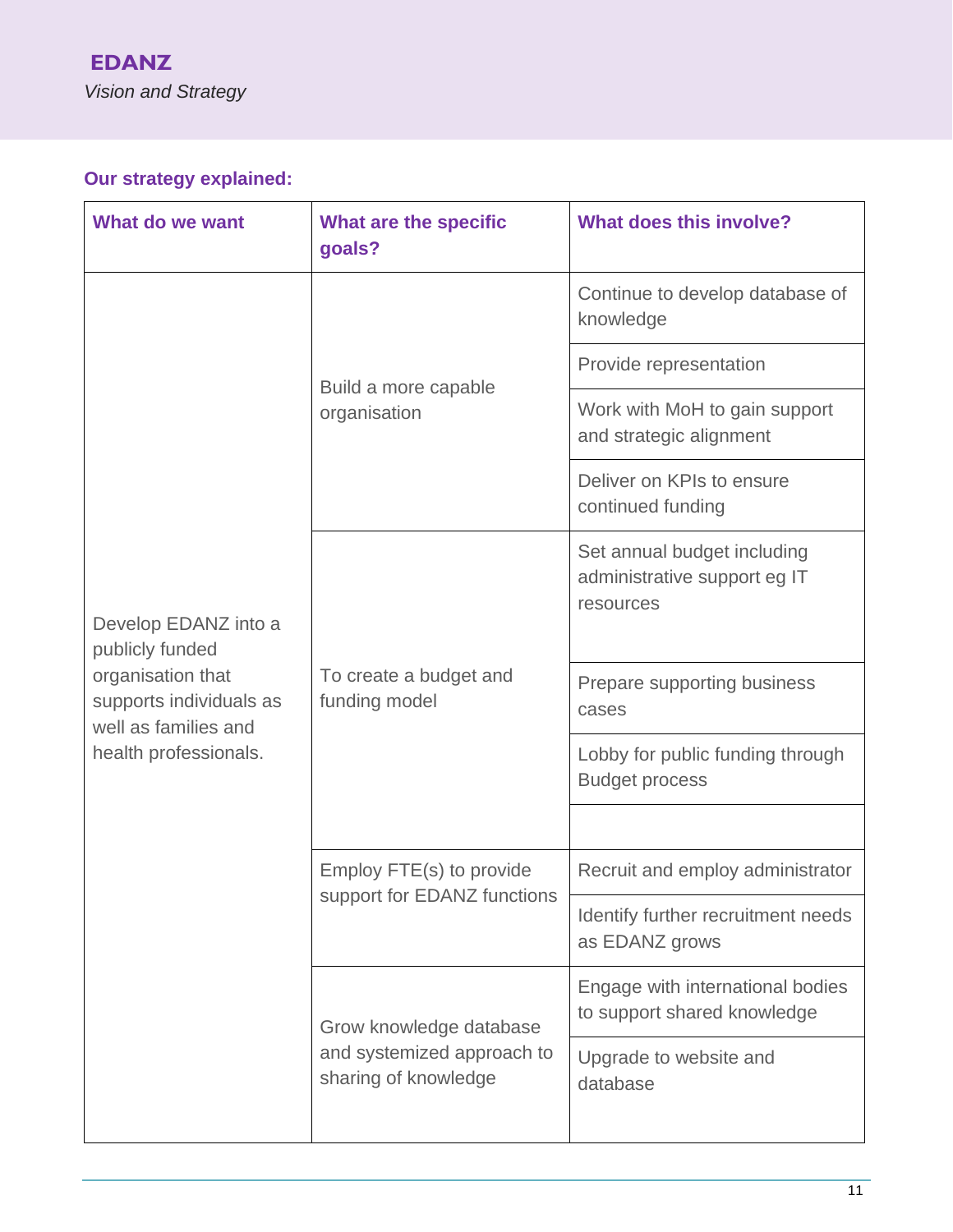| What do we want                                      | What are the specific<br>goals?                                                                                                                        | <b>What does this involve?</b>                                                   |
|------------------------------------------------------|--------------------------------------------------------------------------------------------------------------------------------------------------------|----------------------------------------------------------------------------------|
|                                                      |                                                                                                                                                        | Identify core operating costs                                                    |
| Objective 2: Establish a<br>consistent funding level | Prepare multi-year budget                                                                                                                              | Develop prioritized list of<br>activities that extra funding could<br>support    |
|                                                      | Develop a business case for<br>funding support                                                                                                         | Prepare submissions for different<br>stakeholder groups (MoH, grants,<br>others) |
|                                                      |                                                                                                                                                        | Break down funding requests for<br>specific goals or projects                    |
|                                                      | Identify charities and grants<br>that can be accessed and<br>formalise application<br>processes                                                        | Create database of funding<br>sources                                            |
|                                                      | Establish the viability of a<br>contract with the MoH - that<br>would potentially provide<br>funds but also a<br>collaborative working<br>relationship | Develop quarterly reporting<br>structure                                         |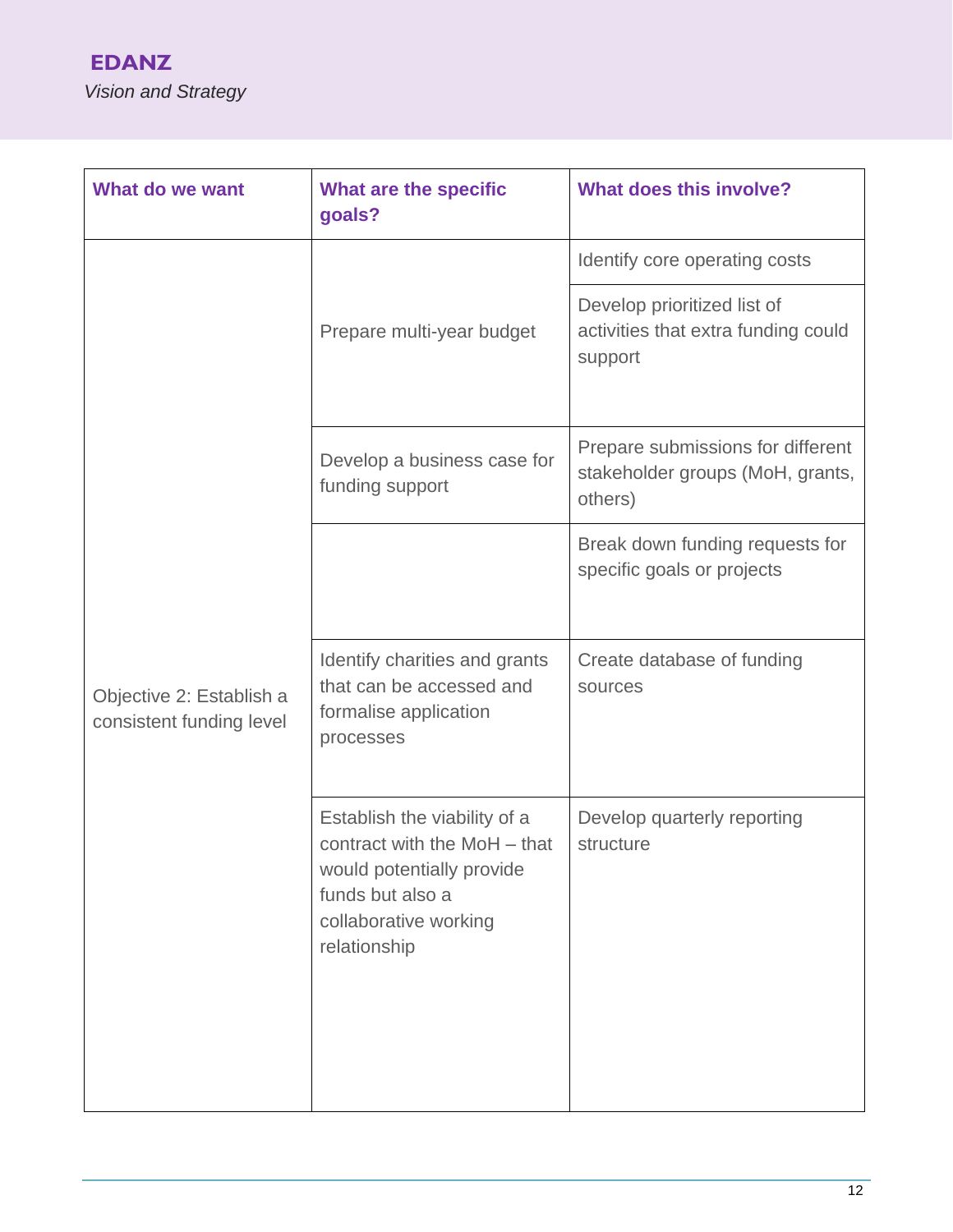| What do we want                                                                    | What are the specific<br>goals?                                             | <b>What does this involve?</b>                                                                           |
|------------------------------------------------------------------------------------|-----------------------------------------------------------------------------|----------------------------------------------------------------------------------------------------------|
| Objective 3: Attract and<br>keep the right people to<br>support EDANZ              | Process for identifying<br>volunteers                                       | Use of existing volunteers to<br>initiate discussions with those<br>using our services                   |
|                                                                                    | Develop an On-boarding<br>process                                           | Use the creative NZ volunteers<br>processes to establish an<br>EDANZ methodology                         |
|                                                                                    | Create a training plan for<br>new volunteers                                | Formalizing existing training into<br>a consistent approach                                              |
|                                                                                    | Establish a structure /<br>process for mentoring and<br>managing volunteers | In place                                                                                                 |
| Objective 4: Create<br>policy documents and<br>guidelines to support<br>volunteers | A Helpline support manual                                                   | <b>Expand on existing</b><br>documentation to provide<br>helpline personnel with<br>consistent messaging |
|                                                                                    | <b>Consistent education</b><br>package                                      | Develop a review process for<br>updating and disseminating<br>educational information                    |
|                                                                                    | <b>Updated policies</b>                                                     | <b>Health and Safety Policy</b>                                                                          |
|                                                                                    |                                                                             | <b>Privacy Policy</b>                                                                                    |
|                                                                                    |                                                                             | Contracting policy (for<br>administration role) when<br>required                                         |
|                                                                                    |                                                                             |                                                                                                          |